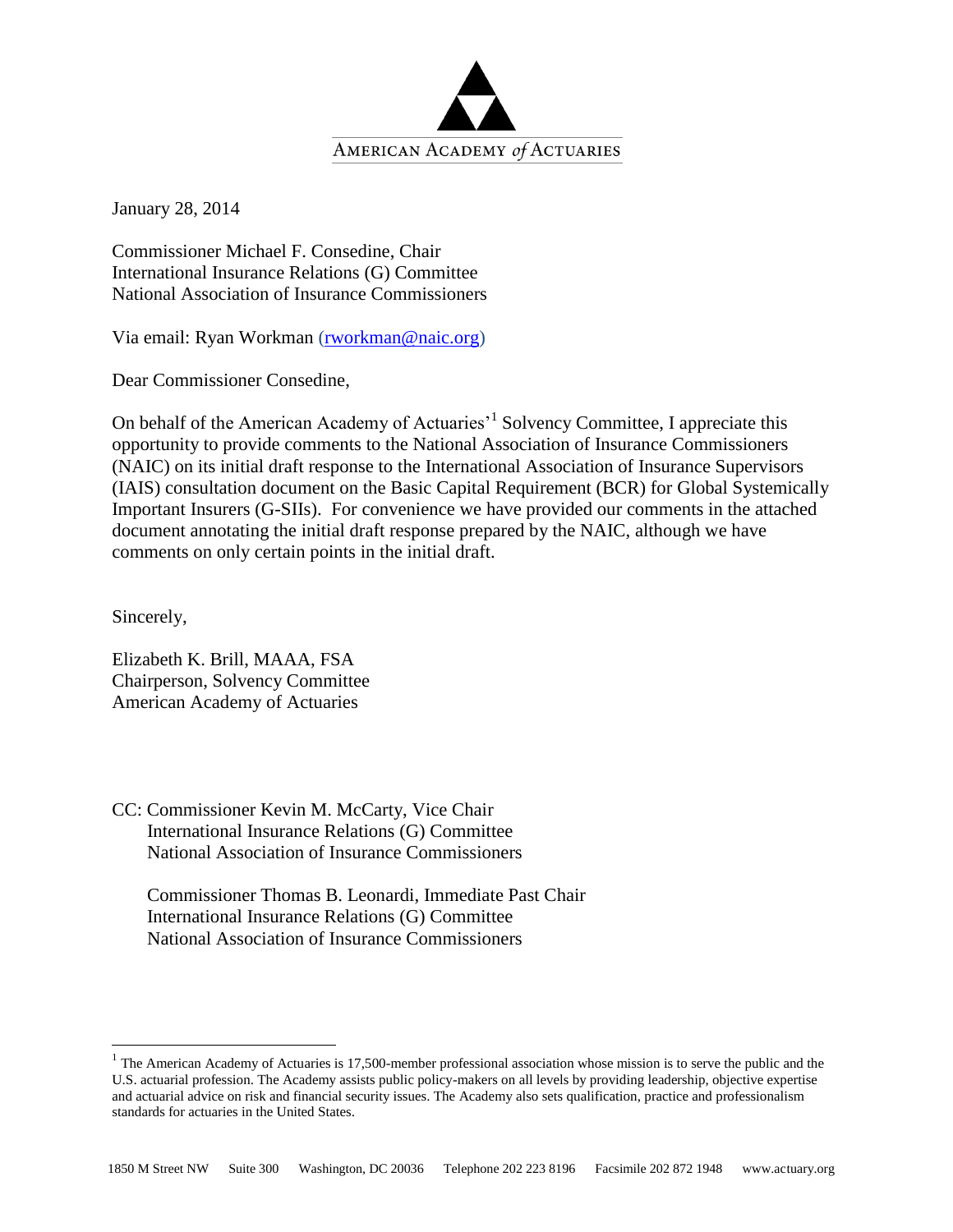### **NAIC Draft Comments on the IAIS BCR Consultation Paper**

# **1. Simplicity vs. Risk sensitivity for the BCR (various paragraphs including 16, 34, 88, 89, 98 and 110):**

The tension between simplicity, comparability and risk sensitivity are mentioned a number of times in the paper. As a uniform base for HLA, the BCR should be skewed toward simplicity in its measurement of risk. Paragraph 110 expresses a desire for between 5 and 10 risk exposure proxies. Limiting the BCR to approximately 10 proxies seems reasonable if that level of granularity provides sensible results across all designated G-SIIs.

**Academy comments**: **The Basic Capital Requirement (BCR) should be focused on identifying Global Systemically Important Insurers (G-SIIs) that are in or heading toward a vulnerable financial condition, rather than comparing strong G-SIIs. A focus on comparing strong G-SIIs is a different goal than the identification of weak G-SIIs, and may lead to a different BCR. A simple factor approach is not a precise measure of solvency and may generate a high level of false positives if calibrated to a stringent capital standard. The calibration or safety level chosen should include consideration of a risk of false positives versus false negatives. A false positive means capital would appear deficient when a more risk-focused approach might suggest capital is sufficient.**

### **2. Impact of Field Testing on Design of the BCR (Paragraph 17):**

Paragraph 17 suggests that data drives the design (granularity) of the formula. However, given the short timeline to develop a BCR recommendation, it is necessary that the design of the BCR drives the organization of the data and that the IAIS should identify and articulate the design and granularity of the BCR before or during the data collection period, not after it.

**Academy comments: We suggest including a team of contributors that can simulate the historical results of a known failure of an IAIG or G-SII. This would provide an illustration of the viability of the BCR's ability to indicate a pending failure.**

#### **3. Consolidated balance sheet as the starting point (Paragraphs 19, 48 and 49):**

Given that financial risk in the banking segment of the group will be brought forward separately via use of a Basel III measurement (per paragraph 65), the paper should be clearer on how the use of the Basel III metric will impact calculation of a BCR that is based on a consolidated balance sheet. In addition, the extent and materiality threshold at which the BCR brings in non-financial (e.g. industrial risk) should be made more explicit.

**Academy comments: Also, it should be noted that while most G-SIIs will prepare GAAP financial statements, some IAIGs may not prepare such statements. As such, the economic capital approach may be useful for IAIGs and should be recognized when discussing the development of the consolidated balance sheet.**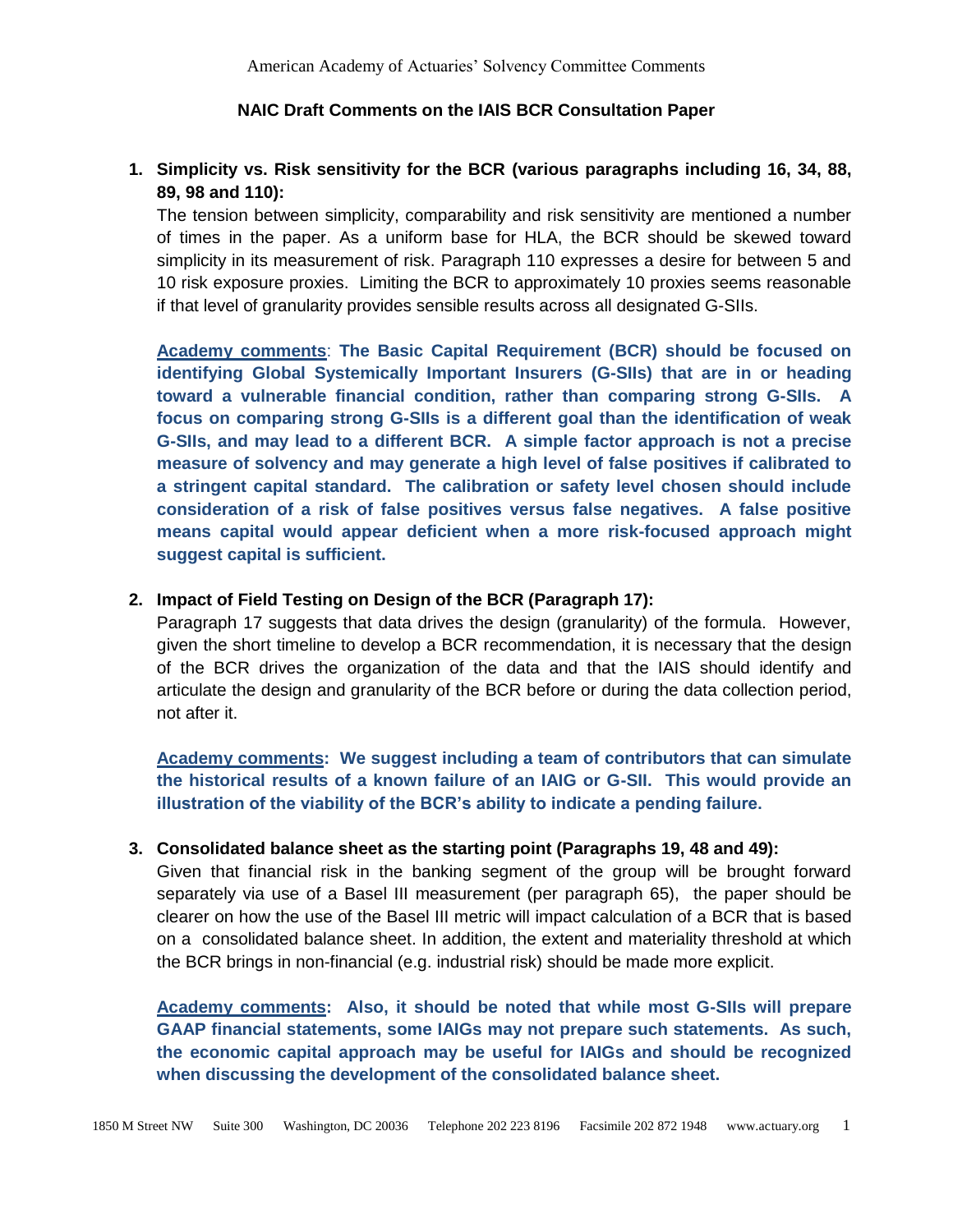- **4. Role of BCR on its own or with HLA (Sections 2.3 / 5.5; Paragraphs 56 /57; and 38/126):**
- Given that the consultation paper states in several places that the primary purpose of the BCR is as a uniform base upon which to apply HLA for G-SIIs, the examples shown in Section 2.3 and again in Section 5.5 should be modified to include HLA so as to adequately illustrate that the BCR will be calculated in conjunction with HLA for G-SIIs. In addition, paragraph 56 stating that the BCR is not expected to be breached infers that in the short run the BCR will have a limited role on its own. This combined with its primary purpose being to provide a comparable base for HLA uplift for G-SIIs would indicate that it is a capital standard only in combination with HLA.
- The  $2^{nd}$  bullet point in paragraphs 38 and 126 notes that a decision is pending on whether the BCR will apply to IAIGs. Since the goal is to have the ICS replace the BCR with the implementation of ComFrame, and the ICS will apply to all IAIGs including G-SIIs, the rationale for applying the BCR to IAIGs at this time is unclear.

**Academy comments: We suggest that the IAIS make it clear that the BCR proposal is designed only for G-SIIs. The BCR is a basic approach and may not be sufficiently risk-sensitive for a larger group of entities. The BCR can inform the development of the Insurance Capital Standard (ICS), but it should not become the ICS. Given the simplified approach underlying the BCR, serious consideration should be given to more risk-sensitive approaches and methodologies in developing the ICS.** 

**In addition, as suggested in paragraph 12 of the consultation draft, we concur that once the ICS is developed, the role of the BCR should be reassessed. Furthermore, the BCR would not be appropriate for consideration as a capital standard for locallylicensed insurance entities, because the BCR as proposed may not be sufficiently risk sensitive to meet the expectations of the insurance core principles.**

# **5. Segmentation (Paragraphs 28/103; 27/102):**

- Given the desired level of simplicity in the BCR, it is unlikely that asset / liability mismatch (ALM) can be more fully explored for the ICS.
- Separate proxy(ies) should be identified for systemic NTNI activities in the BCR in order to facilitate the calculation of HLA which is intended to address such activities.
- 6. **Paragraph 47**, referencing the BCR as a "going concern" standard should be deleted as extraneous, inconsistent with other aspects of the paper, and unclear in its meaning.

**Academy comments: Most regulatory capital work has focused on minimum capital levels and not a "going concern" basis. In addition, as noted above, we believe the BCR should be focused on identifying G-SIIs that are in vulnerable financial condition, rather than comparing strong G-SIIs.**

## **7. Impact of discount rates on best estimates (Paragraph 59):**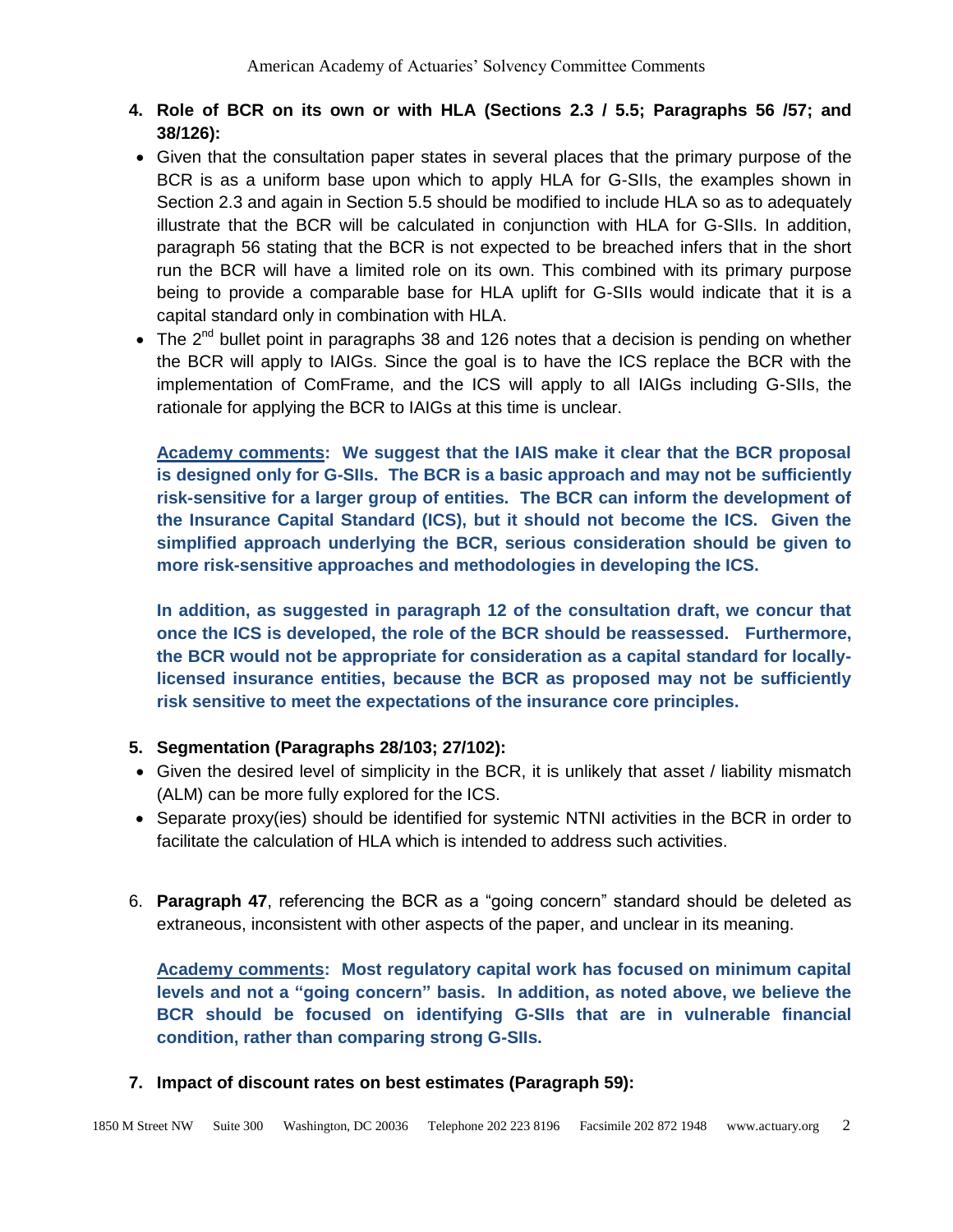- The paper correctly implies that use of different discount rates can reduce comparability across companies. However, use of a single prescribed discount rate (especially a risk free rate) can lead to unintended consequences regarding the availability and cost of some insurance products should it become a target benchmark. If a prescribed discount rate is desired, it seems sensible to collect data using more than one prescribed discount rate.
- Any conclusion or impression that the ICS will be bound by the same valuation approach and parameters (e.g. adjusted GAAP + defined discount rate) as those used for the BCR is premature. That BCR and the ICS will serve two different purposes, thus assumptions made for the BCR may be different for ICS. The assumptions for developing the ICS may well be informed by the evolving state of affairs in valuation and by the role of the ICS and its underlying granularity and methodology.

## **8. Fungibility of Capital (Paragraph 64 and 2nd bullet point in paragraph 1 of Annex A):**

The issue of location of capital should remain independent from the calculation of capital requirements or capital resources in the BCR. Evaluation of location of capital should be left to the supervisory colleges, noting the resolution protocol briefly reference in Annex A of the BCR Consultation paper. The paper should state that the measurement of capital resources against the BCR will be made on the consolidated group level for the BCR, and not adjusted for location of capital. The calculation of a BCR ratio should not impact nor be impacted by existing jurisdictional entity based capital requirements.

# **9. Composition for the BCR (Paragraph 65):**

We support the use of the Basel III leverage ratio for banking financial activities as described in paragraph 65. However the methodology for applying an HLA uplift to the Basel leverage ratio will need further discussion and development.

## **10. General Comments:**

- As factors are developed for testing, consideration should be given to the lack of diversification credit in the BCR, and the fact that HLA will be added to the BCR. Therefore during testing, the factors for the BCR alone should be designed to generate a result that is at the low end ("minimum capital") compared to existing group capital requirements. It is reasonable to assume that significant regulatory judgment may be required for the risk factors used for the BCR and that the BCR should be targeted in relation to current industrywide capital requirements or capital resources when establishing the risk factors. Calibration of BCR will require increased attention and specificity when HLA is added.
- The notion of a second consultation once the proposed design and initial factors for the BCR have been completed is strongly supported.

**Academy comments: The lack of a covariance or risk diversification credit increases the risk of false positives and may result in companies employing lower-risk activities than otherwise would be economically warranted to avoid such false positives. Not all risks are highly (or at all) correlated with overall financial market risk. Mere summing of individual risks assumes exact correlation of all risks with financial market risk. The formula as written disregards interactions between risk**